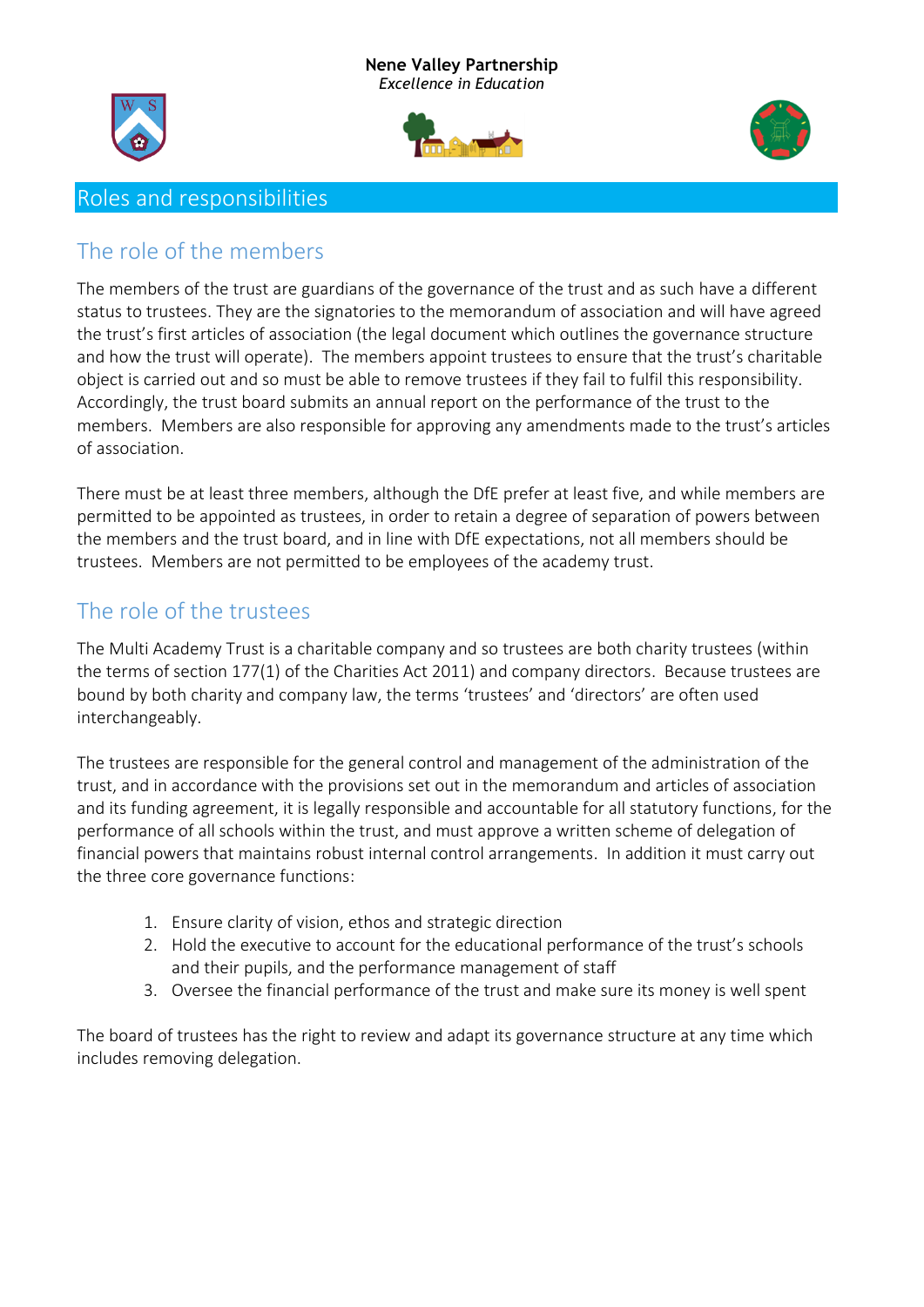





### The role of trustboard committees (TBCs)

The trustees may establish committees to carry out some of its governance functions which may include making decisions, although any decisions made will be deemed decisions of the trust board. The membership (there must be at least three trustees) and responsibilities of board committees are set out in the committee's terms of reference. It is usual for the trust board to appoint board committee chairs and committee members according to their skills.

The Academy Trust Handbook makes it clear that the trust must establish an audit and risk committee which advises on the adequacy of the trust's controls and management of risk and that the trust 'should have a finance committee to which the board delegates financial scrutiny and oversight, and which can support the board in maintaining the trust as a going concern'. In trusts with income below a certain level, the audit and risk committee may be combined with another committee, such as finance.

## The role of the chief executive officer (CEO)

The CEO has the delegated responsibility for the operation of the trust including the performance of the trust's schools and so the CEO performance manages the Headteachers / Heads of School. As there is the delegation of some governance functions to Local Governing Bodies (LGBs), this is with the school's LGB chair alongside.

The CEO is the accounting officer so has overall responsibility for the operation of the trust's financial responsibilities and must ensure that the organisation is run with financial effectiveness and stability; avoiding waste and securing value for money.

The CEO leads the executive management team of the trust. The CEO will delegate executive management functions to the executive management team and is accountable to the trust board for the performance of the executive management team.

## The role of the Local Governing Bodies (LGBs)

The trustees may establish Local Governing Bodies to carry out some of its school level governance functions. Usually the trustees will appoint the chair, and ensure that two parents are elected to the LGB.

Delegated functions include:

- Building an understanding of how the school is led and managed
- Monitoring whether the school is:
	- Working within agreed policies
	- Is meeting the agreed targets
	- Managing its finances well
	- Ensuring high standards of teaching, learning and assessment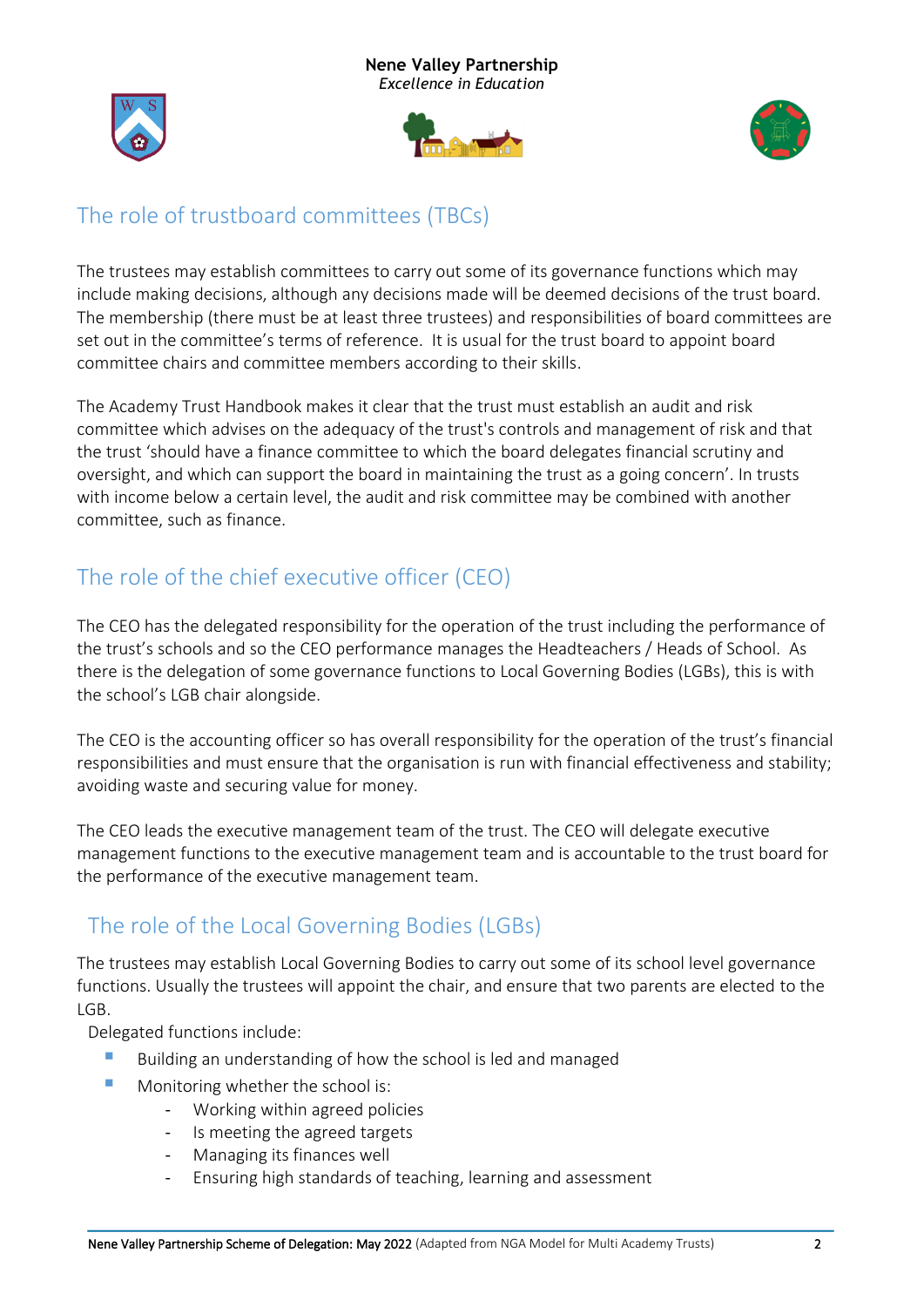#### **Nene Valley Partnership**

*Excellence in Education*







- Delivering school improvement
- **E** Engaging with stakeholders
- Being a point of consultation and representation
- Reporting to the board

# The role of the Headteacher / Head of School

The Headteacher / Head of School is responsible for all aspects of school leadership and operational management of the school. This includes accountability for the vision of the school, academic standards and the quality of education provided. The Headteacher / Head of School will report to the CEO and LGB on matters as outlined in this scheme of delegation.

| Key                                                                  |
|----------------------------------------------------------------------|
| Column 1: Members                                                    |
| Column 2: Board of trustees of the multi academy trust               |
| Column 3: Trust board finance, audit and risk committee (FA&R)       |
| Column 4: Chief executive officer (CEO)                              |
| Column 5: Local Governing Body (LGB)                                 |
| Column 6: Headteacher / Head of School (Headteacher)                 |
| Function cannot be legally carried out at this level.<br>Blue box    |
| Action to be undertaken at this level                                |
| Action to be undertaken at this level                                |
| AProvide advice and support to those accountable for decision making |
| <>Direction of advice and support                                    |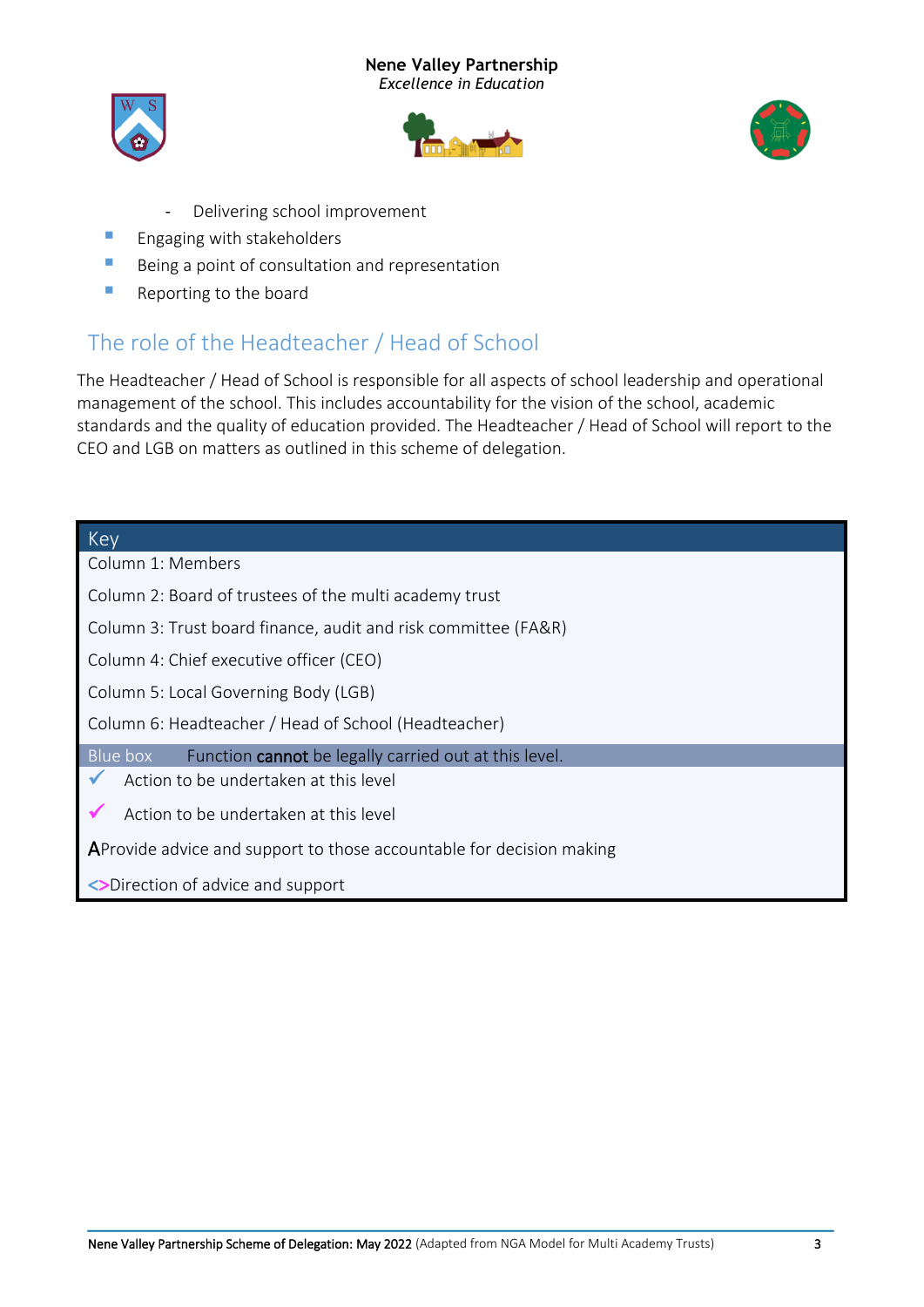





| Area              |                                                                                                                          |                      |                    |      | Delegation |              |             |
|-------------------|--------------------------------------------------------------------------------------------------------------------------|----------------------|--------------------|------|------------|--------------|-------------|
|                   | Decision                                                                                                                 | Members              | <b>Trust Board</b> | FA&R | CEO        | <b>LGB</b>   | Headteacher |
|                   |                                                                                                                          | Governance framework |                    |      |            |              |             |
|                   | Members: Appoint/Remove                                                                                                  | $\checkmark$         |                    |      |            |              |             |
|                   | Trustees: Appoint/Remove                                                                                                 | $\checkmark$         | $\checkmark$       |      |            |              |             |
|                   | Role descriptions for members                                                                                            | $\checkmark$         |                    |      |            |              |             |
| People            | Role descriptions for trustees/chair/<br>specific roles/committee/council members: agree                                 |                      | $\checkmark$       |      | $<$ A      |              |             |
|                   | Parent trustee/committee/LGB member: elected                                                                             |                      |                    |      |            | $\checkmark$ |             |
|                   | Board committee chairs: appoint and remove                                                                               |                      | $\checkmark$       |      | $<$ A      |              |             |
|                   | LGBchairs: appoint and remove                                                                                            |                      | ✓                  |      | $<$ A      | $<$ A        |             |
|                   | Clerk to board: appoint and remove                                                                                       |                      |                    |      |            |              |             |
|                   | Clerk to Board committees/LGB: appoint and remove                                                                        |                      | $\checkmark$       |      |            | $\checkmark$ |             |
|                   | Articles of association: review and agree                                                                                | $\checkmark$         | $<$ A              |      | $<$ A      |              |             |
| <b>Systems</b>    | Approve schools joining the trust.                                                                                       |                      | $\checkmark$       |      | $<$ A      |              |             |
| and<br>structures | Governance structure (committees) for the trust:<br>establish and review annually                                        |                      | $\checkmark$       |      | $<$ A      |              |             |
|                   | Terms of reference for board committees / LGBsand<br>scheme of delegation for board committees / LGBs:<br>agree annually |                      |                    |      | $<$ A      | $<$ A        |             |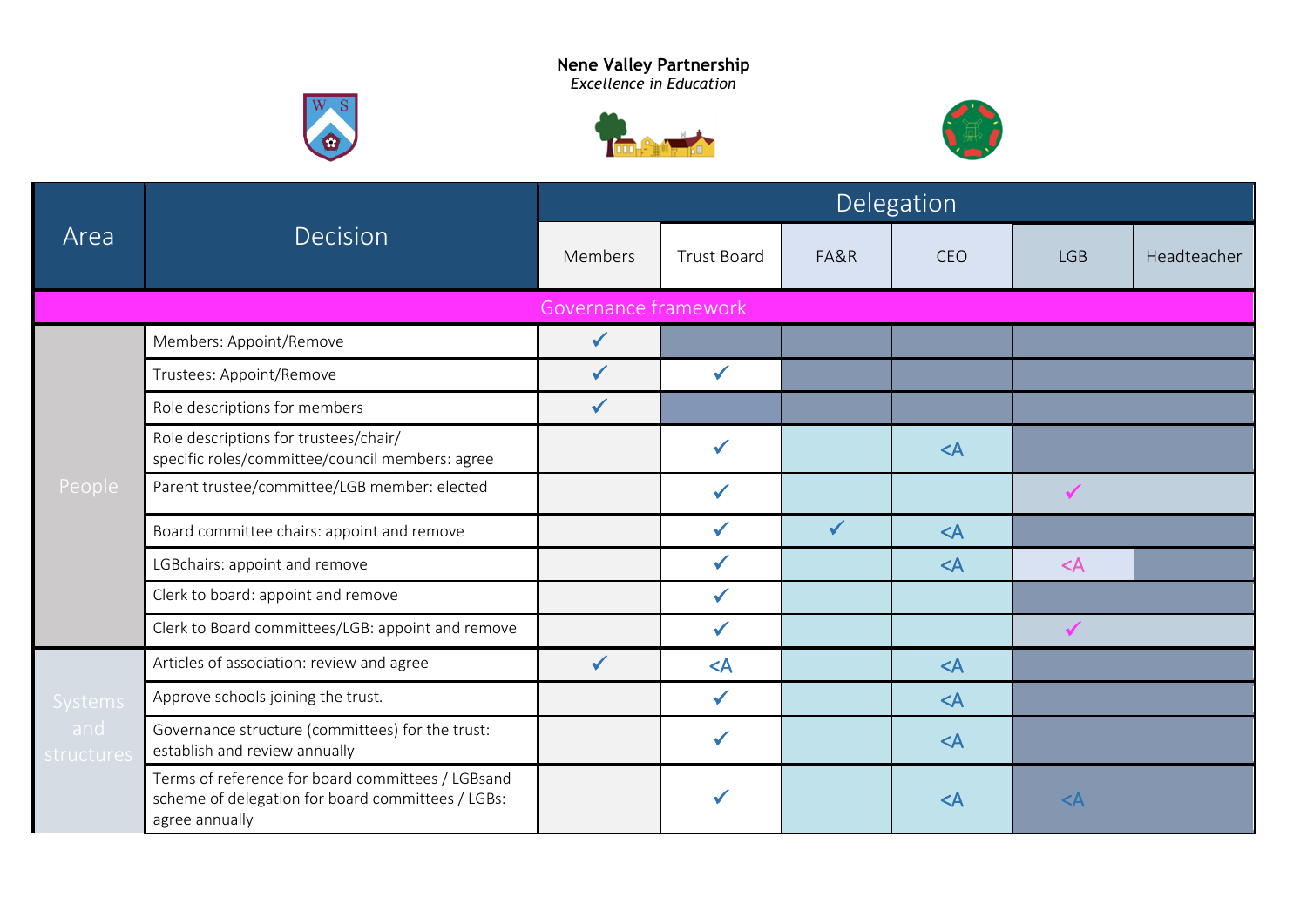





|                   |                                                                                                            | Delegation       |                    |          |               |              |              |  |
|-------------------|------------------------------------------------------------------------------------------------------------|------------------|--------------------|----------|---------------|--------------|--------------|--|
| Area              | Decision                                                                                                   | Members          | <b>Trust Board</b> | FA&R     | <b>CEO</b>    | <b>LGB</b>   | Headteacher  |  |
|                   | Skills audit: complete and recruit to fill gaps                                                            |                  | $\checkmark$       |          | $<\!\!A\!\!>$ | $\sqrt{}$    | $\mathsf{A}$ |  |
|                   | Annual self review of trust board and committees:                                                          |                  | ✔                  |          |               |              |              |  |
|                   | Annual self review of LGBs:                                                                                |                  |                    |          |               |              |              |  |
| <b>Systems</b>    | Chair's performance: carry out 360 review periodically                                                     |                  | $\checkmark$       |          |               |              |              |  |
| and<br>structures | Trustee / Board committee/LGB member contribution:<br>review annually                                      |                  |                    |          |               | $\checkmark$ |              |  |
|                   | Succession: plan                                                                                           |                  | $\checkmark$       |          | $<\!\!A\!\!>$ | $\checkmark$ |              |  |
|                   | Annual schedule of business for trust board: agree                                                         |                  | ✓                  |          | $\prec$ A     |              |              |  |
|                   | Annual schedule of business for LGB: agree                                                                 |                  |                    |          | A>            | $\sqrt{}$    | $\mathsf{A}$ |  |
|                   |                                                                                                            | <b>Reporting</b> |                    |          |               |              |              |  |
|                   | Publication on trust and schools' websites of all<br>required details on governance arrangements: ensure   |                  |                    |          | $<$ A         | $\checkmark$ |              |  |
|                   | Annual report on performance of the trust: submit to<br>members and publish                                |                  | $\checkmark$       |          | $<$ A         |              |              |  |
|                   | Annual report on performance of the school: submit<br>to LGB                                               |                  |                    |          | A>            | $\checkmark$ |              |  |
| Reporting         | Annual report and accounts including accounting<br>policies, signed statement on regularity, propriety and |                  | ✔                  | $\leq$ A | $\checkmark$  |              |              |  |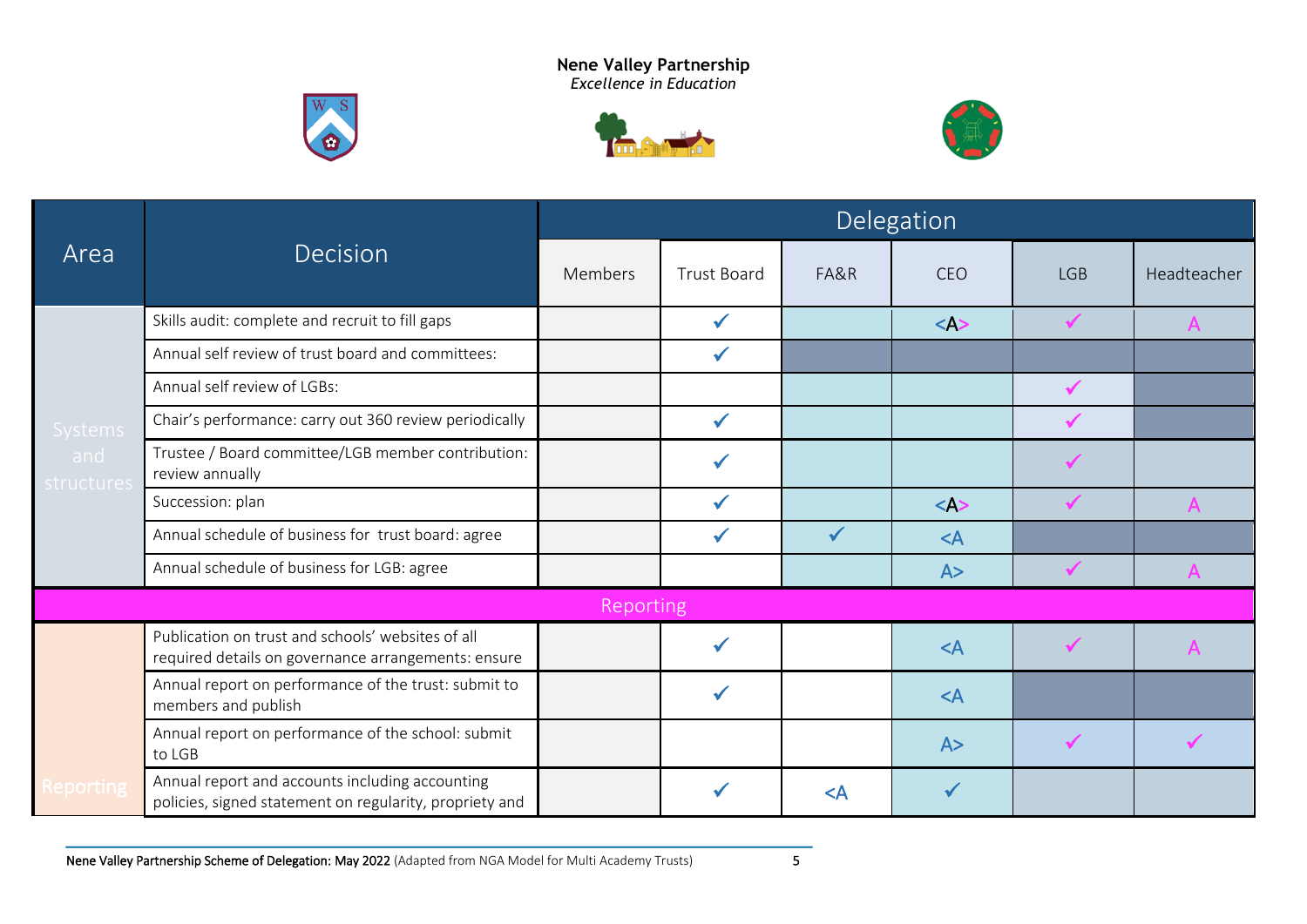





|                           |                                                                                                                                                                                                                                                                                                                                                                               |         |                      |       | Delegation   |                                                                            |             |
|---------------------------|-------------------------------------------------------------------------------------------------------------------------------------------------------------------------------------------------------------------------------------------------------------------------------------------------------------------------------------------------------------------------------|---------|----------------------|-------|--------------|----------------------------------------------------------------------------|-------------|
| Area                      | Decision                                                                                                                                                                                                                                                                                                                                                                      | Members | <b>Trust Board</b>   | FA&R  | CEO          | <b>LGB</b><br>$\checkmark$<br>$\mathsf{A}$<br>$\checkmark$<br>$\checkmark$ | Headteacher |
|                           | compliance, incorporating governance statement<br>demonstrating value for money: submit                                                                                                                                                                                                                                                                                       |         |                      |       |              |                                                                            |             |
|                           | Annual report work of LGB: submit to trust and publish                                                                                                                                                                                                                                                                                                                        |         |                      |       |              |                                                                            |             |
|                           | To ensure trust website is up to date and compliant                                                                                                                                                                                                                                                                                                                           |         | $\checkmark$         |       | $\checkmark$ |                                                                            |             |
|                           | To ensure school website is up to date and compliant                                                                                                                                                                                                                                                                                                                          |         |                      |       |              |                                                                            |             |
|                           |                                                                                                                                                                                                                                                                                                                                                                               |         | Strategic Leadership |       |              |                                                                            |             |
| <b>Being</b><br>Strategic | Determine trust wide policies which reflect the trust's<br>ethos and values (facilitating discussions with unions<br>where appropriate) including: admissions; charging<br>and remissions; complaints; expenses; health and<br>safety, premises management; data protection and<br>FOI; staffing policies including capability, discipline,<br>conduct and grievance: approve |         |                      |       | $\leq$ A     |                                                                            |             |
|                           | Determine school level policies which reflect the<br>school's ethos and values to include e.g. admissions;<br>SEND; safeguarding and child protection; curriculum;<br>behaviour: approve                                                                                                                                                                                      |         |                      |       | A>           |                                                                            |             |
|                           | Central spend / top slice: agree %, scope and provision                                                                                                                                                                                                                                                                                                                       |         |                      | $<$ A | $\leq$ A     | $<$ A                                                                      |             |
|                           | Management of risk (including levels of insurance):                                                                                                                                                                                                                                                                                                                           |         |                      | $<$ A | $<\wedge$    |                                                                            |             |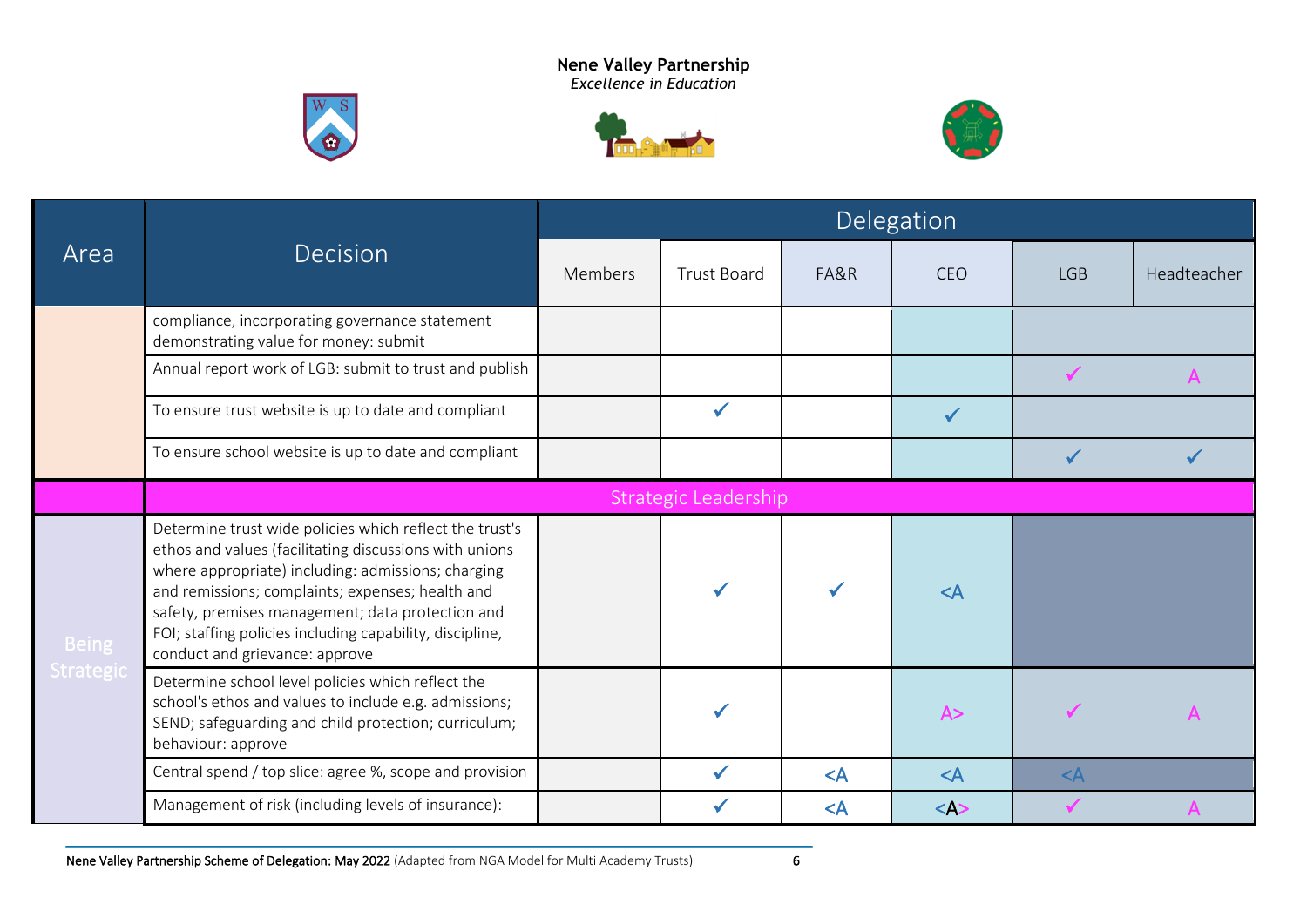





|              |                                                                                                                                                                                    |              |                    |          | Delegation   |                |             |  |  |  |
|--------------|------------------------------------------------------------------------------------------------------------------------------------------------------------------------------------|--------------|--------------------|----------|--------------|----------------|-------------|--|--|--|
| Area         | Decision                                                                                                                                                                           | Members      | <b>Trust Board</b> | FA&R     | <b>CEO</b>   | <b>LGB</b>     | Headteacher |  |  |  |
|              | establish register, review and monitor                                                                                                                                             |              |                    |          |              |                |             |  |  |  |
|              | Maintain an up to date asset register                                                                                                                                              |              |                    |          |              |                |             |  |  |  |
|              | Engagement with stakeholders                                                                                                                                                       | $\checkmark$ | ✓                  |          | $\checkmark$ |                |             |  |  |  |
|              | Trust's vision and strategy, agreeing key priorities and<br>key performance indicators (KPIs) against which<br>progress towards achieving the vision can be<br>measured: determine |              |                    |          | $\leq$ A     |                |             |  |  |  |
|              | Schools vision and strategy, agreeing key priorities and<br>key performance indicators (KPIs) against which<br>progress towards achieving the vision can be<br>measured: determine |              |                    |          | A>           | $\overline{A}$ |             |  |  |  |
| <b>Being</b> | Chief executive officer: appoint and dismiss                                                                                                                                       |              | $\checkmark$       |          |              | $\mathsf{A}$   |             |  |  |  |
| Strategic    | Headteacher / Head of School: appoint and dismiss                                                                                                                                  |              |                    |          | $\checkmark$ | $\checkmark$   |             |  |  |  |
|              | Budget plan to support delivery of trust key priorities:<br>agree                                                                                                                  |              |                    | $\leq$ A | $<$ A        |                |             |  |  |  |
|              | Local budget plan to support delivery of school key<br>priorities: agree                                                                                                           |              |                    |          | $\checkmark$ | $\checkmark$   |             |  |  |  |
|              | Trust's staffing structure: agree                                                                                                                                                  |              |                    | $\leq$ A | $<$ A        |                |             |  |  |  |

Nene Valley Partnership Scheme of Delegation: May 2022 (Adapted from NGA Model for Multi Academy Trusts) 7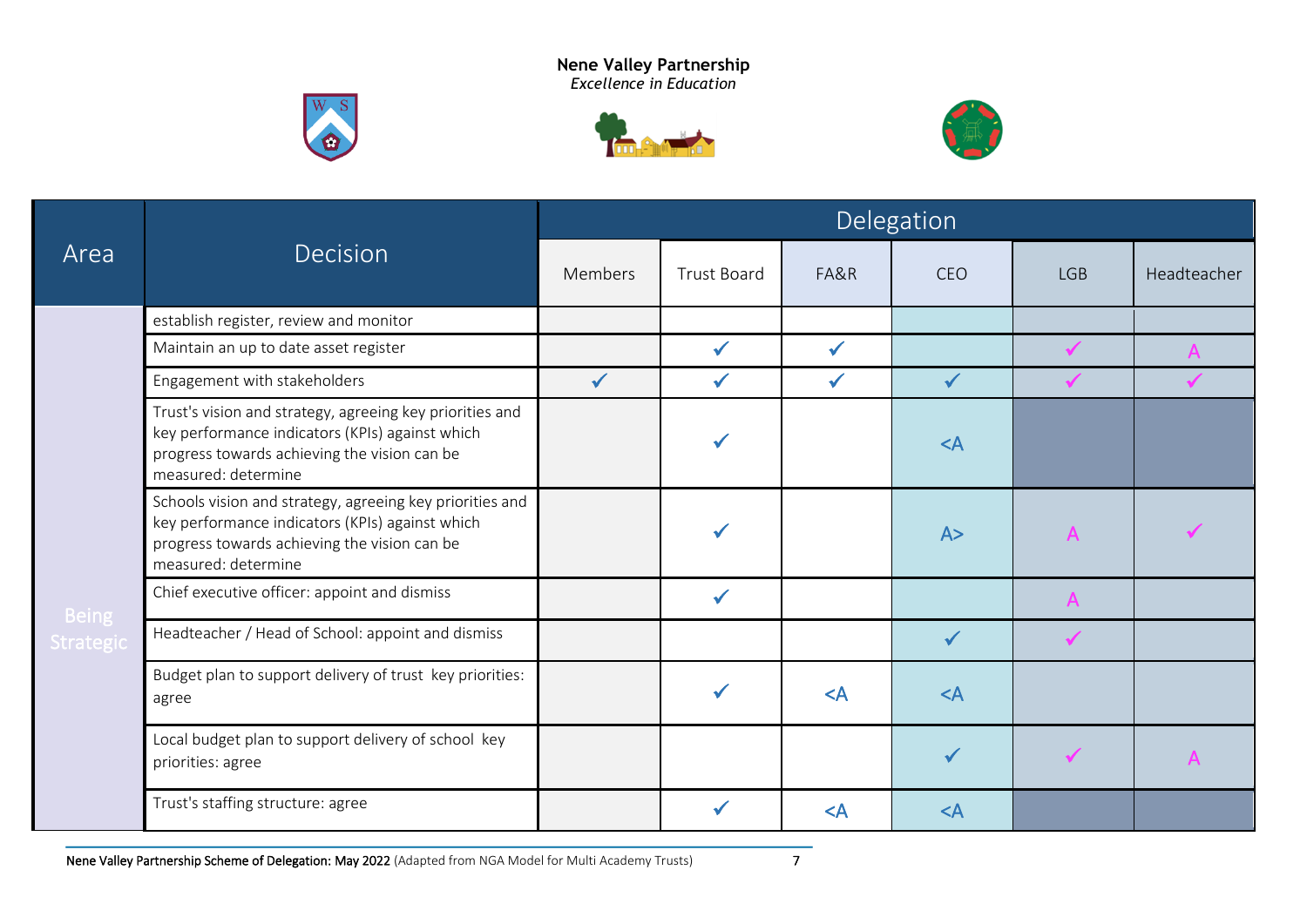





| Area                  |                                                                                                                 |                                   |                    |       | Delegation   |       | Headteacher<br><b>LGB</b><br>$\checkmark$<br>$\mathsf{A}$<br>$\checkmark$<br>$\checkmark$<br>$\mathsf{A}$<br>$\checkmark$<br>$\checkmark$<br>$\mathsf{A}$ |  |  |
|-----------------------|-----------------------------------------------------------------------------------------------------------------|-----------------------------------|--------------------|-------|--------------|-------|-----------------------------------------------------------------------------------------------------------------------------------------------------------|--|--|
|                       | Decision                                                                                                        | Members                           | <b>Trust Board</b> | FA&R  | <b>CEO</b>   | $<$ A |                                                                                                                                                           |  |  |
|                       | School staffing structure: agree                                                                                |                                   |                    |       | $\checkmark$ |       |                                                                                                                                                           |  |  |
|                       |                                                                                                                 |                                   | Accountability     |       |              |       |                                                                                                                                                           |  |  |
| Holding to<br>account | Auditing and reporting arrangements for matters of<br>compliance (e.g. safeguarding, H&S, employment):<br>agree |                                   |                    |       | $<\forall$   |       |                                                                                                                                                           |  |  |
|                       | Reporting arrangements for progress on key priorities:<br>agree                                                 |                                   | $\checkmark$       | $<$ A | $<$ A>       |       |                                                                                                                                                           |  |  |
|                       | Performance management of the Chief Executive<br>Officer: undertake                                             |                                   | $\checkmark$       |       |              |       |                                                                                                                                                           |  |  |
|                       | * Performance management of Headteacher / Head of<br>School: undertake                                          |                                   |                    |       | $\checkmark$ |       |                                                                                                                                                           |  |  |
|                       | Trustee monitoring: agree arrangements                                                                          |                                   | $\checkmark$       |       | $\prec$ A    |       |                                                                                                                                                           |  |  |
|                       | LGB member monitoring: agree arrangements                                                                       |                                   |                    |       |              |       |                                                                                                                                                           |  |  |
|                       | LGB overall performance monitoring: agree<br>arrangements                                                       |                                   | ✔                  |       | $<$ A        |       |                                                                                                                                                           |  |  |
|                       |                                                                                                                 | <b>Ensuring financial probity</b> |                    |       |              |       |                                                                                                                                                           |  |  |
| nsuring               | Appoint Chief financial officer for delivery of trusts                                                          |                                   | $\checkmark$       | $<$ A | $\prec$ A    |       |                                                                                                                                                           |  |  |

Nene Valley Partnership Scheme of Delegation: May 2022 (Adapted from NGA Model for Multi Academy Trusts) 8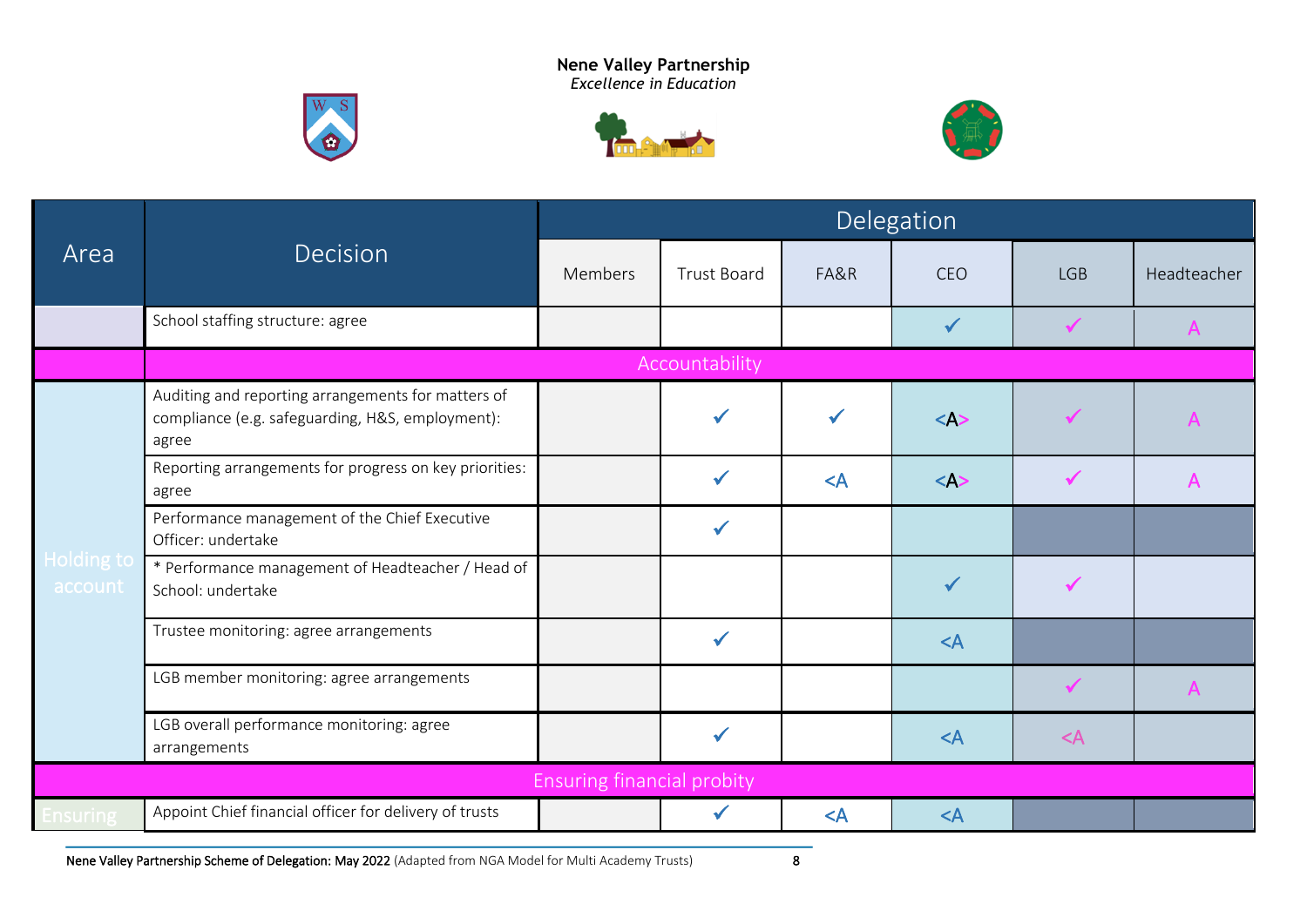





| Area      |                                                                                          | Delegation     |                    |              |              |              |             |  |  |
|-----------|------------------------------------------------------------------------------------------|----------------|--------------------|--------------|--------------|--------------|-------------|--|--|
|           | <b>Decision</b>                                                                          | <b>Members</b> | <b>Trust Board</b> | FA&R         | CEO          | <b>LGB</b>   | Headteacher |  |  |
| financial | detailed accounting processes                                                            |                |                    |              |              |              |             |  |  |
| probity   | Trust's scheme of financial delegation: establish and<br>review                          |                | $\checkmark$       | $\checkmark$ | $<$ A        | $\leq$ A     |             |  |  |
|           | School's scheme of financial delegation: establish and<br>review                         |                |                    | $\checkmark$ | $<$ A        | $<$ A        |             |  |  |
|           | External auditors' report: receive and respond                                           |                | $\checkmark$       | $<$ A        | $<$ A        | $\checkmark$ | A           |  |  |
|           | CEO pay award: agree                                                                     |                | $\checkmark$       | $<$ A        |              |              |             |  |  |
|           | Headteacher / Head of School pay award: agree                                            |                |                    |              | $\checkmark$ | $\checkmark$ |             |  |  |
|           | Staff appraisal procedure and pay progression: review<br>and agree                       |                | $\checkmark$       |              | $\checkmark$ | ✔            |             |  |  |
|           | Benchmarking and trust wide value for money: ensure<br>robustness                        |                |                    | $\checkmark$ | $<$ A        |              |             |  |  |
|           | Benchmarking and school value for money: ensure<br>robustness                            |                |                    |              | A>           | $\checkmark$ | A           |  |  |
|           | Develop trust wide procurement strategies and<br>efficiency savings programme            |                |                    | $\checkmark$ | $\checkmark$ | $<$ A        |             |  |  |
|           | Review and approve trust wide procurement<br>strategies and efficiency savings programme |                |                    | $\checkmark$ |              |              |             |  |  |